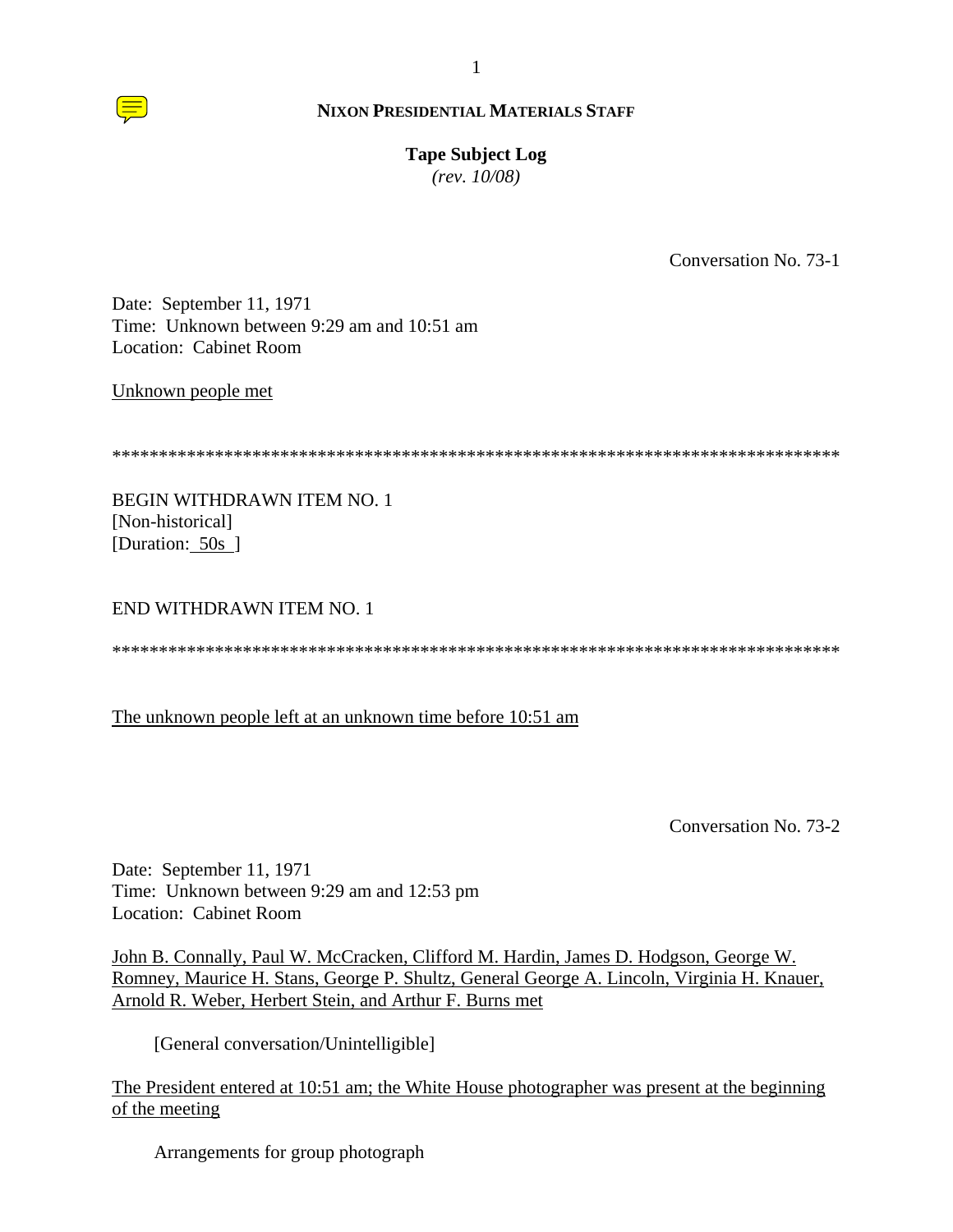## **Tape Subject Log**

*(rev. 10/08)*

 Cost of Living Council's work -The President's conversation with Connally [Unintelligible -- Camera noise obscures conversation] Previous meeting on economic action -Telephone call to George Meany Meeting agenda -McCracken, Weber, Lincoln The economy -Recently imposed 90-day wage-price freeze -Impact on newly-negotiated contracts -Wage increases -Pricing system -US economic system -Report on effect of August 15, 1971 freeze -Work with Lincoln regarding staffing -Internal Revenue Service [IRS] and Department of Agriculture details of personnel -Compliance -Effectiveness of freeze -Problems -Consistency of treatment of landlords, wage-earners, and businessmen -Handling of teachers -Summer recess -Organization of enforcement effort -Cooperation of federal agencies in detailing staff -Support from all parts of society -Unionized labor -Report -IRS -Exemption requests -Denial percentage -Cooperation of business -State and local governments -Governors -Unnamed governor's negative reaction -Mayors -Policy making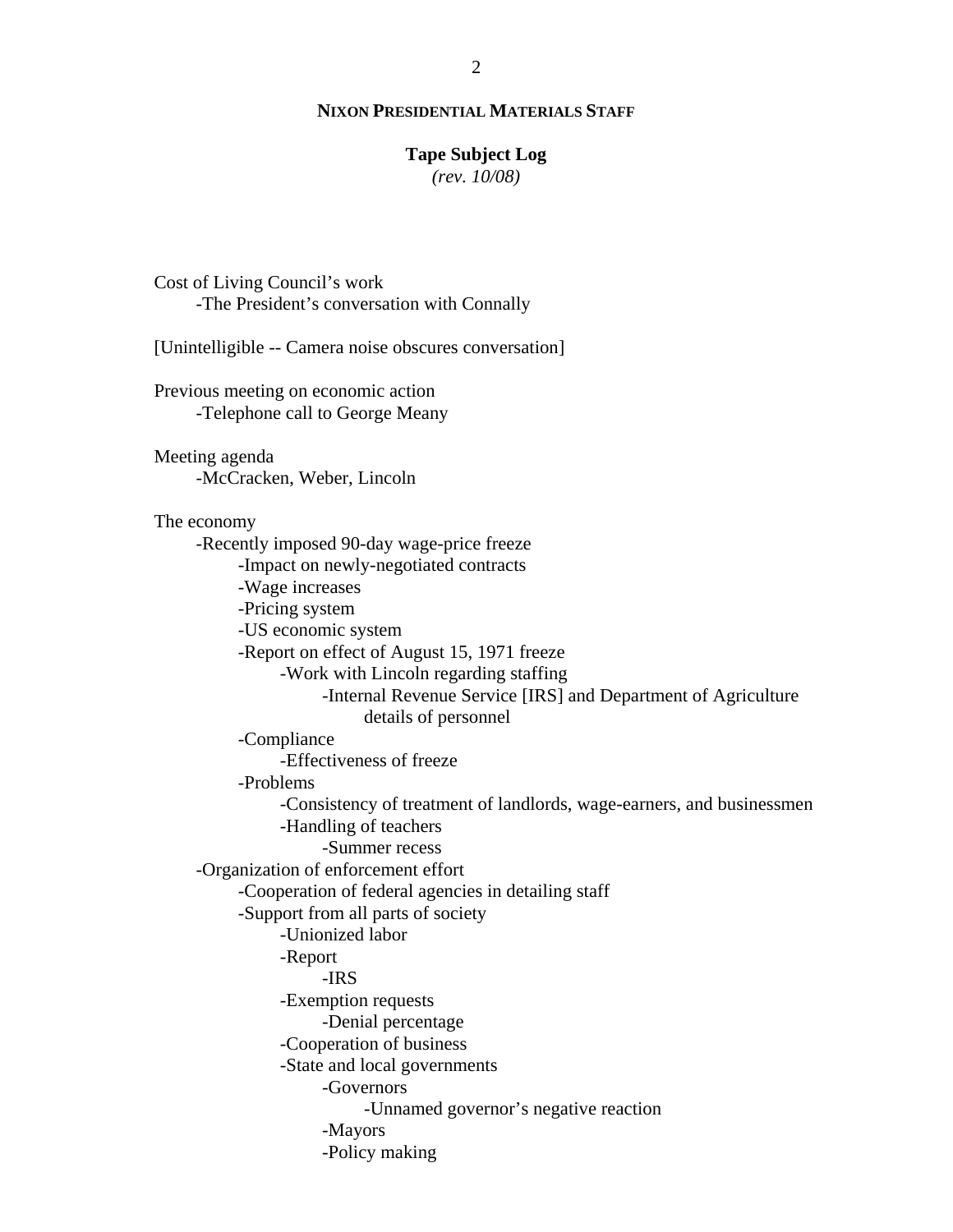# **Tape Subject Log**

*(rev. 10/08)*

 -Council staff reports -Questions for regional offices -Phase II -Stein -Review of options -Office of Price Administration [OPA] -Voluntary cooperation -Planning for Phase II -Options -Outcome -Background -Support -Paper -Main ingredients -Government goals -Reconciliation of the interests of the different parties -Agreement on goal -Inflation -Acceptance by US public -Display of leadership in action taken -Unbridled inflation -Interest -Options -Profits -Wages, salaries, executive salaries -Strike by longshoremen -Restraints -Inflationary expansion -Need for sustainable policies -The President's leadership -Public opinion -Guidelines -Confidentiality -Decision making -Timetable -October 10, 1971 -Final decision -Announcement -Recommendations from Council -Implementation of policy -Wage-price freezes -Psychological impact of action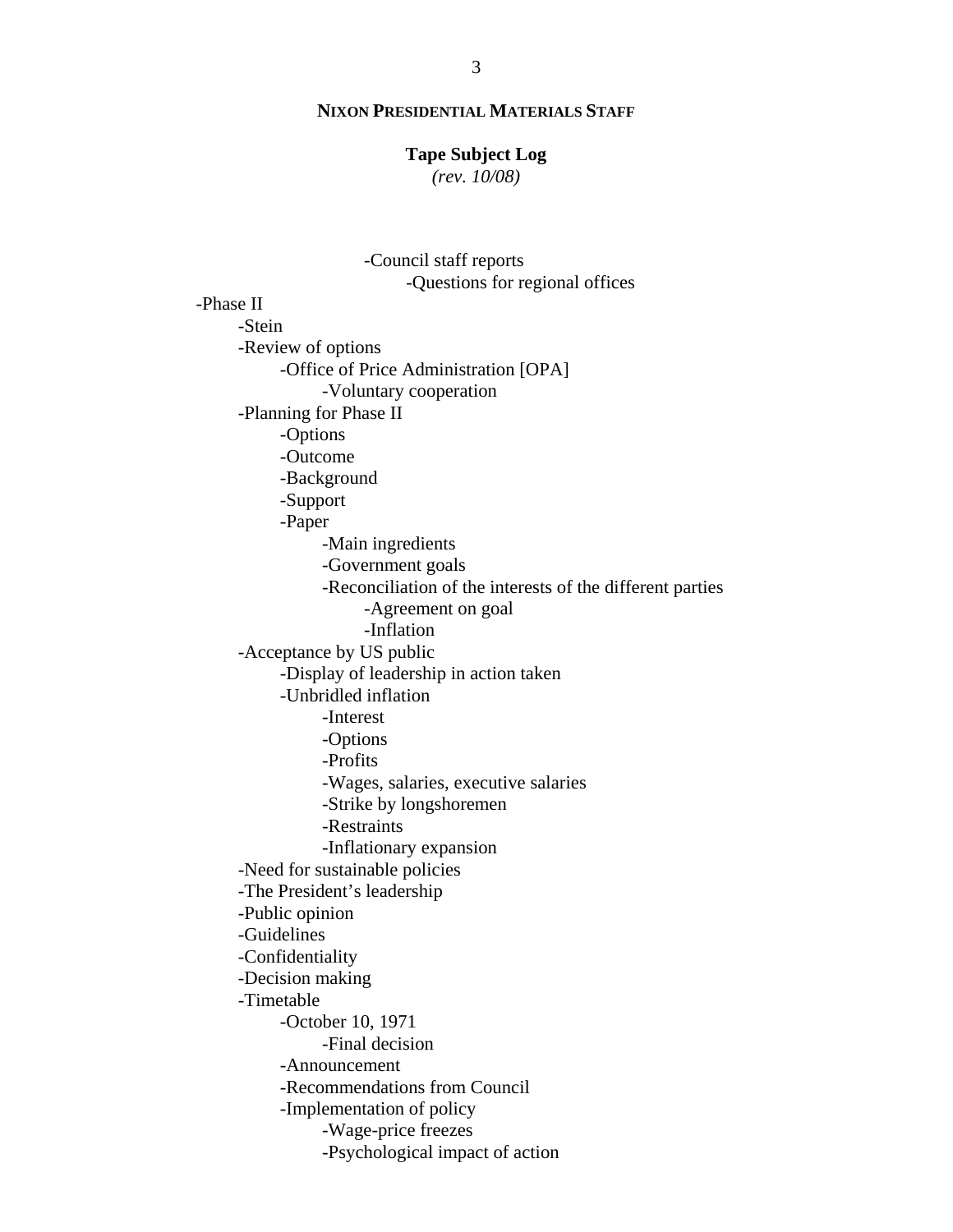#### **Tape Subject Log**

*(rev. 10/08)*

 -Business decisions -Wage-price control system -Public attitudes in support of controls -Union members -Support of initial action -Union leaders oppositions -Business price increases -Christmas sales profit -Restraint on leaders of businesses, unions, professions -Change -Consumer, business and labor groups -Psychological factors -Labor union -Business -Labor -Professionals -Cost of living policies -Public relations effects for assurance on nature of economic action -Announcement of program, October 7, l971 -Deadlines -Objectives -Incomes policy -Recommendations -Labor-management response -Public announcement 30 days prior to end of 90-day freeze -Partisans view -Views of labor leaders -Frank E. Fitzsimmons -Cooperation -Permanent restraint -Attitude -Attitude toward criticism of issues involving labor -Prices and profits -Walter P. Reuther's previous actions -Leonard Woodcock's philosophy -Meany's philosophy -Free enterprise -Decisions on Phase II implementation -Timing -End of freeze -Extension beyond 90 days -Business view on economic issue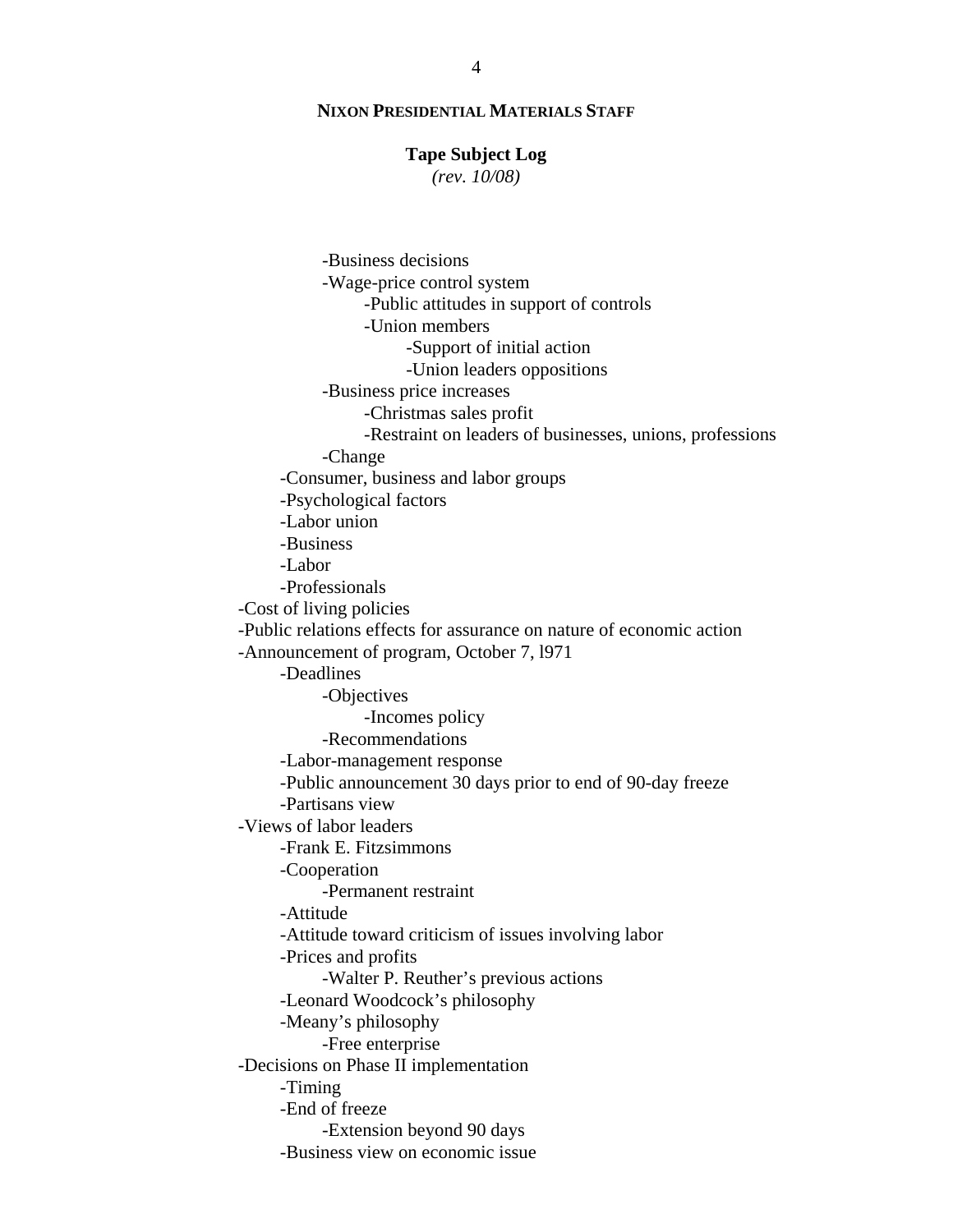### **Tape Subject Log**

*(rev. 10/08)*

 -Labor's role -Price controls -Utilities -Interest rates -Voluntary tripartite board -Objectives in cost of living increase -Price restraint -Meany's view -Voluntary control -John H. ("Jack") Lyons' view -Government sanctions -Congress -Freeze extension -Phase II parts -Preparation for rest of program -Public perception of business leaders, union leaders, and politicians -Knauer's September 10, 1971 memorandum for Shultz and Connally -Leaders -Labor -Business -Congressional -Consumers -Rents -Housing -Wages and prices -Rent control -Governors and mayors -Vice President Spiro T. Agnew -Council meeting -State and local government costs -Executive council of governors -Richard G. Lugar -Counties -Representatives -State, local, and county groups -Focus of special interest group meetings -Stans -Ability to characterize business attitude -Shultz -Ability to characterize labor attitude -Sense of cooperation -Congressional support for Phase II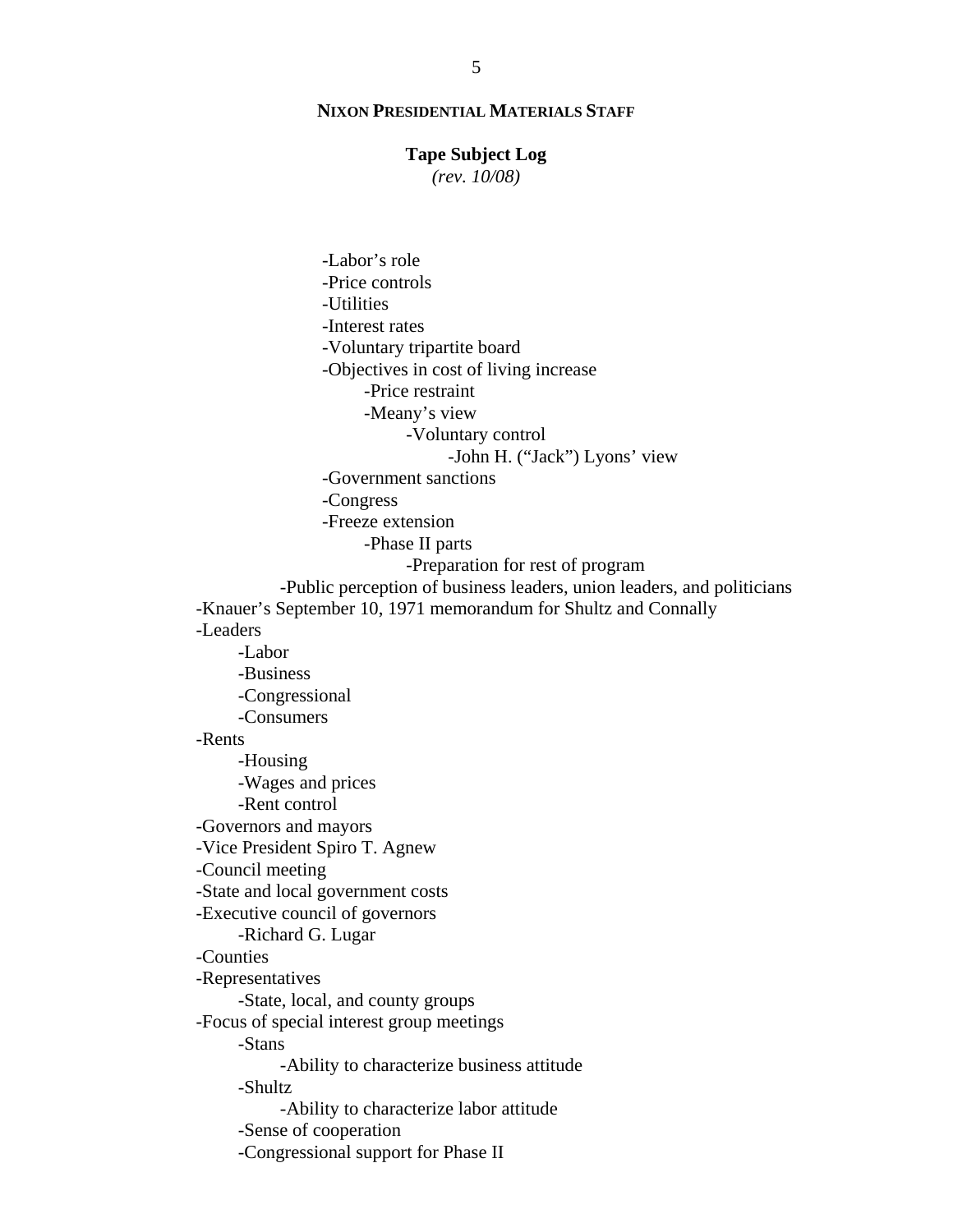# **Tape Subject Log**

*(rev. 10/08)*

 -Tax bill -Use of legislation -Tax diversion

# Cabinet

-Forthcoming September 13, 1971 meeting of Cabinet members and their wives

## The President left at 12:06 pm; unknown members of the Cost of Living Council remained

[Unintelligible]

 Cost of Living Council's work -Investment bankers -[Lincoln?] -Gordon [?], head of Kidder, Peabody -[Unintelligible] -Pressure -Contrast to John F. Kennedy administration action -Stock market perceptions -Possible telephone call to Bill [?] [Surname unknown] -Schedule -Paul's [McCracken?] office -Unknown business -Bankruptcy

[Unintelligible]

The unknown council members left at a unknown time before 12:53 pm

Conversation No. 73-3

Date: Unknown between September 11 and September 13, 1971 Time: Unknown between 12:06 pm, September 11 and 8:40 am, September 13, 1971 Location: Cabinet Room

Unknown men met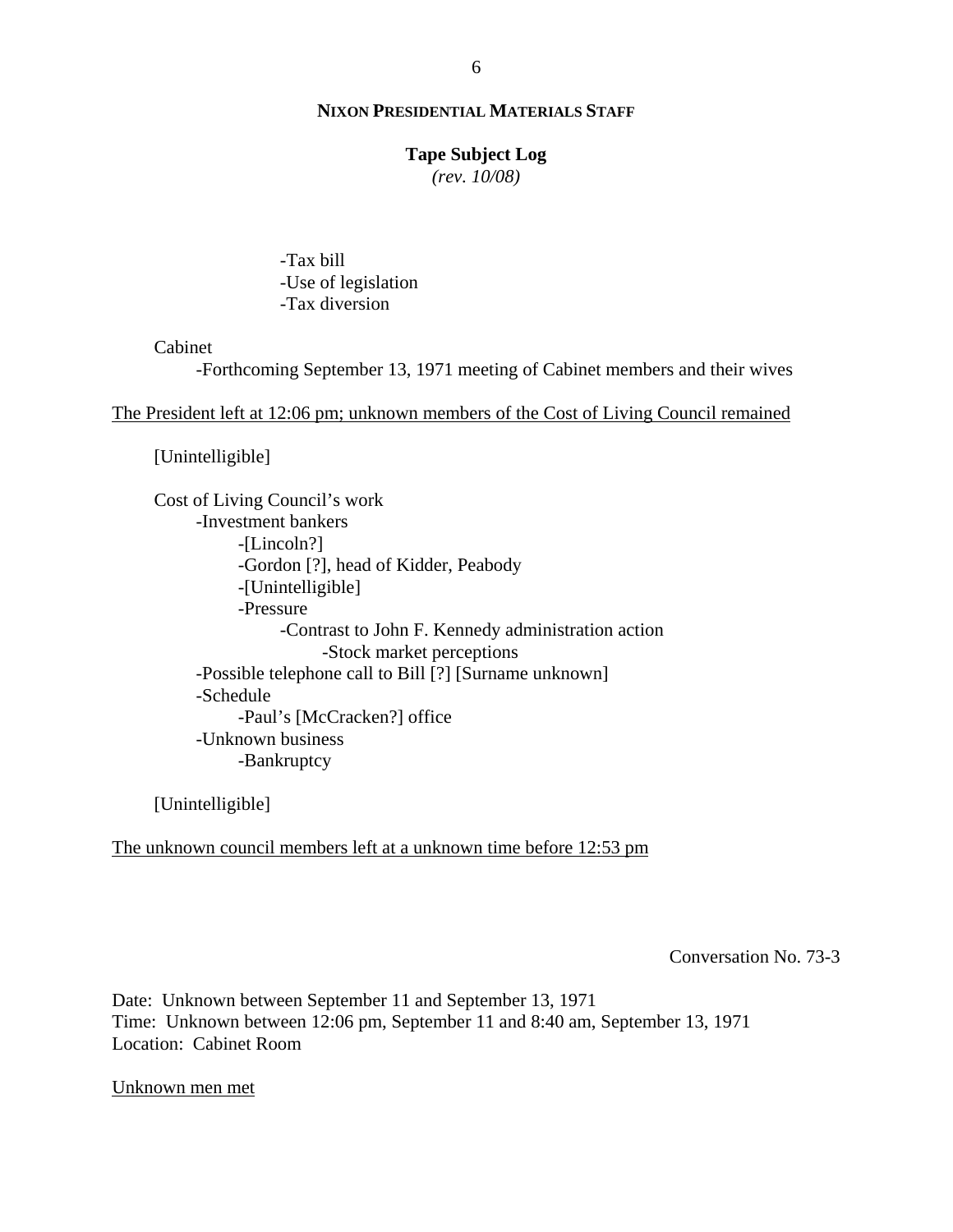# **Tape Subject Log**

 $(rev. 10/08)$ 

**BEGIN WITHDRAWN ITEM NO. 1** [Non-historical] [Duration: 4m 13s ]

# END WITHDRAWN ITEM NO. 1

The unknown men left at an unknown time before 8:40 am, September 13, 1971

Conversation No. 73-4

Date: Unknown between September 11 and September 13, 1971 Time: Unknown between 12:06 pm, September 11 and 8:40 am, September 13, 1971 Location: Cabinet Room

Unknown people met

**BEGIN WITHDRAWN ITEM NO. 1** [Non-historical] [Duration: 35m 18s ]

An unknown person talked with an unknown person at an unknown time between 12:06 pm, September 11 and 8:40 am, September 13, 1971

[Conversation No. 73-4A]

END WITHDRAWN ITEM NO. 1

Recording was cut off at an unknown time before 8:40 am, September 13, 1971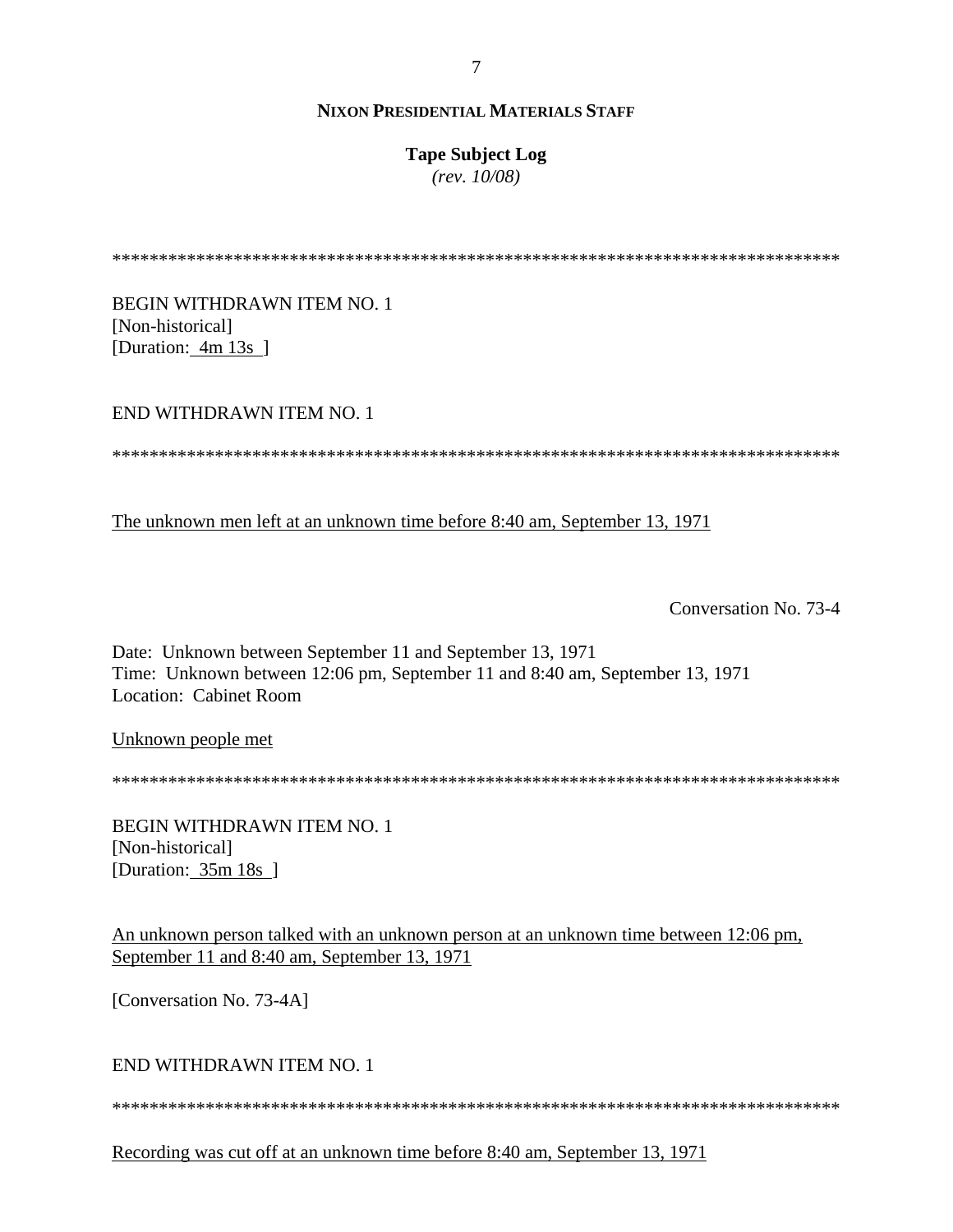**Tape Subject Log**

*(rev. 10/08)*

Conversation No. 73-5

Date: September 13, 1971 Time: Unknown between 8:01 am and 3:07 pm Location: Cabinet Room

Secretary and Mrs. William P. Rogers, Secretary and Mrs. John B. Connally, Melvin R. Laird, Attorney General and Mrs. John N. Mitchell, Secretary and Mrs. Rogers C. B. Morton, Secretary and Mrs. Clifford M. Hardin, Secretary and Mrs. Maurice H. Stans, Secretary and Mrs. James D. Hodgson, Secretary and Mrs. Elliot L. Richardson, Secretary and Mrs. George W. Romney, Secretary and Mrs. John A. Volpe, Ambassador and Mrs. David M. Kennedy, Director and Mrs. George P. Shultz, Counselor and Mrs. Robert H. Finch, Mrs. Donald H. Rumsfeld, Ambassador and Mrs. George H. W. Bush, Robert J. Dole, Dr. Arthur A. Fletcher, Robert E. Hampton, Dr. John A. Hannah, Thomas S. Kleppe, Virginia H. Knauer, Robert L. Kunzig, General George A. Lincoln, Dr. James R. Schlesinger, Frank J. Shakespeare, Paul W. McCracken, Arnold R. Weber, H. R. ("Bob") Haldeman, John D. Ehrlichman, Clark MacGregor, William E. Timmons, Peter M. Flanigan, Peter G. Peterson, Herbert G. Klein, Raymond K. Price, Jr., Ronald L. Ziegler, Herbert Stein, and Alexander P. Butterfield met

[General conversation/Unintelligible]

The President and Patricia R. ("Pat") Nixon entered at 8:40 am

Television program

 -The Nixon family -The President's appearance on television -Vice President Spiro T. Agnew's schedule -Mrs. Nixon -Role of political wives in support of husbands

Cabinet meeting

 -Wives present -Nellie Connally -Participation of Cabinet member's wives in the administration -Women in government -Forthcoming foreign policy briefing for Cabinet wives

The economy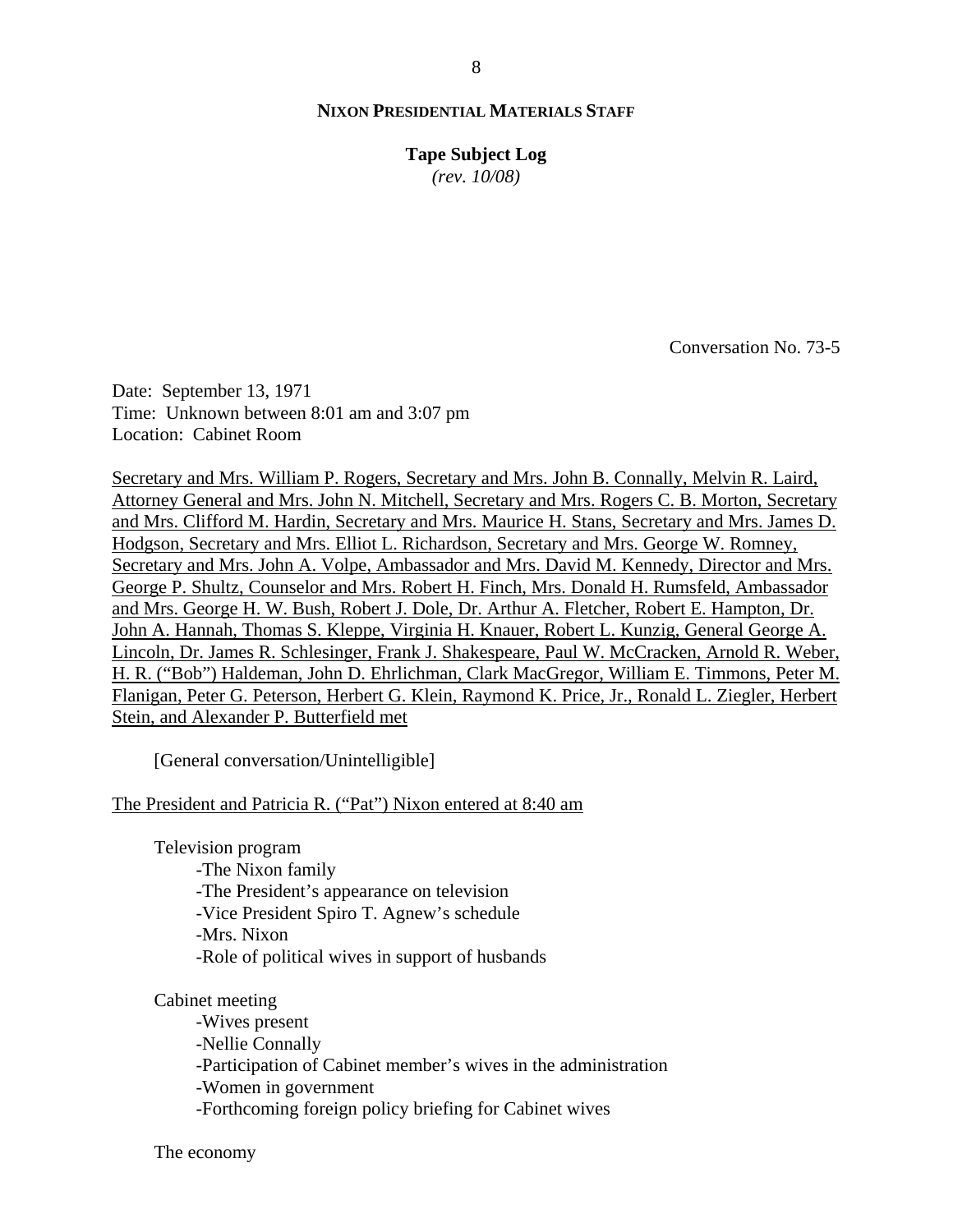# **Tape Subject Log**

*(rev. 10/08)*

 -Pocketbook nature of issues -Economic policy -Tax program -Import surcharge -Wage-price freeze -Jobs -Balancing of family budget -Cost of living -Transportation -Health and welfare programs -Education -Lack of jobs -Cost of living controls -Effects on family -J. B. Connally's role -Chairman -Program management responsibility -Trip to Europe -Presentation -Tax -Overview on economy -Presentation overview -Prospects for the future -Reasons for budget decisions -Congressional vote -Effect on budget -Employment -Budget reduction -Shultz's role -Weber's role -Description of wage-price freeze -J. B. Connally -Initiation of general briefing -Overview of public reaction -Tax description -Answering criticism -William Proxmire -Federal government -Reductions -Views of Cabinet members -Office of Management and Budget [OMB] -Budget issues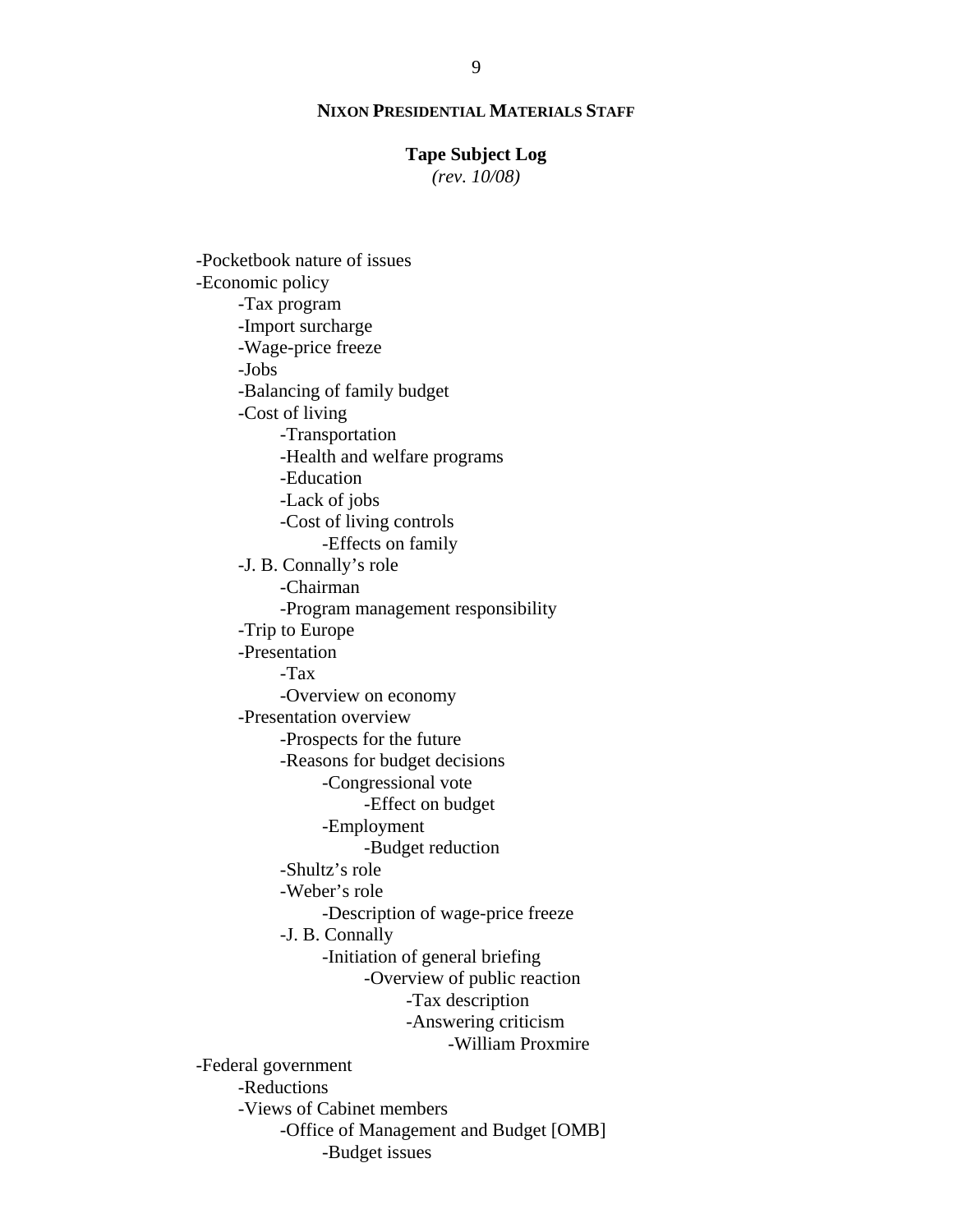#### **Tape Subject Log**

*(rev. 10/08)*

 -Implementation of New Economic Policy -Containment of inflation -The President's New Economic Policy -Basic issues -Sense of continuity -Past economic policies -Vietnam war winding down -Release of manpower from war-related activity -Military duties -Defense production and procurement -More people in civilian jobs -Shift in expenditure patterns -Money in industries -Surge of inflation in the late 1960s -Rate of inflation increase -Inflation -Present and past -Automobile industry -Expansion of the economy -Wage-price freeze -Control -Economic developments -Structure of economic expansion -Consumer's role -*Wall Street Journal* -Retail sales -Home buying -Boom -Joint products -Refrigerators and appliances -Steel industry -Prospect of steel strike -The President's meeting with steel leaders -Sales surge -Business lack of inventory buildup -Lack of equipment buildup -Rebuilding of stocks -McCracken -Economic expansion -Inventory surge -Strong consumer purchases -Consumer savings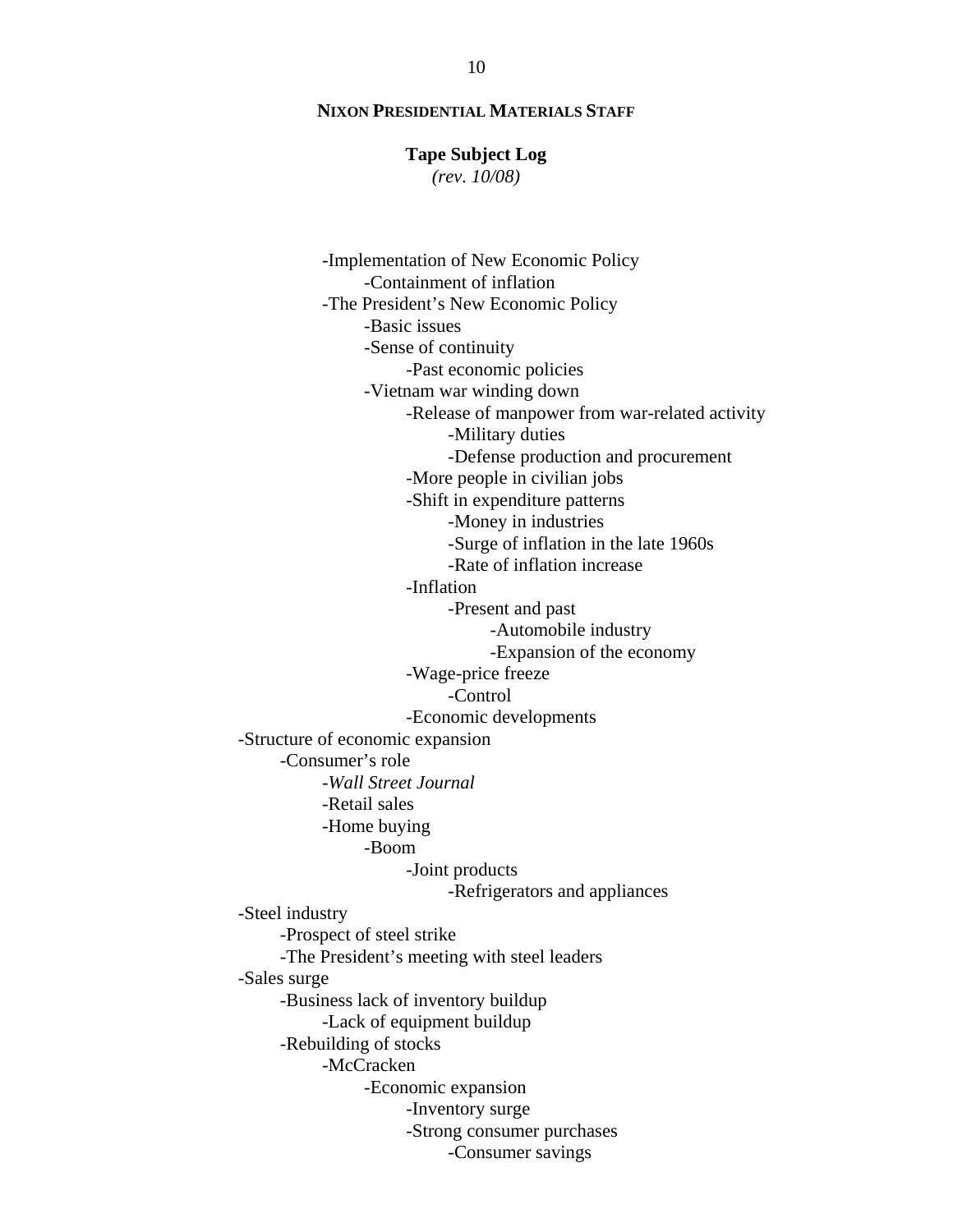### **Tape Subject Log**

*(rev. 10/08)*

-Rate of spending

-Policies

-Monetary growth

-Unprecedented rate of increase

-Congress's actions

-Strong policies

-The President's new policies

-Results

-International impact

-Revaluation of currencies

-(German) Deutsche mark, Japanese yen

-Temporary import surcharge

-Indication of changes in terms of trade

-Retail sales

-Rising interest rates

-Wage-price freeze

-Loan

-Rising stock prices

-West Coast strike by longshoremen

-Settlement attempts

-The President's program in solving strikes

-Union members on job

# -J. B. Connally

-Program on international monetary situation

-Old system

-New, permanent program

-Predictions

-Taxes

-Cuts

-Social Security

-Less than expected revenue

-Sum of Camp David meetings

-Deficit

-Tax changes

-Maintenance of basic structure

-Inflation policy

-Wage and price controls

-Continuities

-Budget

-Personnel cuts

-House of Representatives vote

-Federal pay raises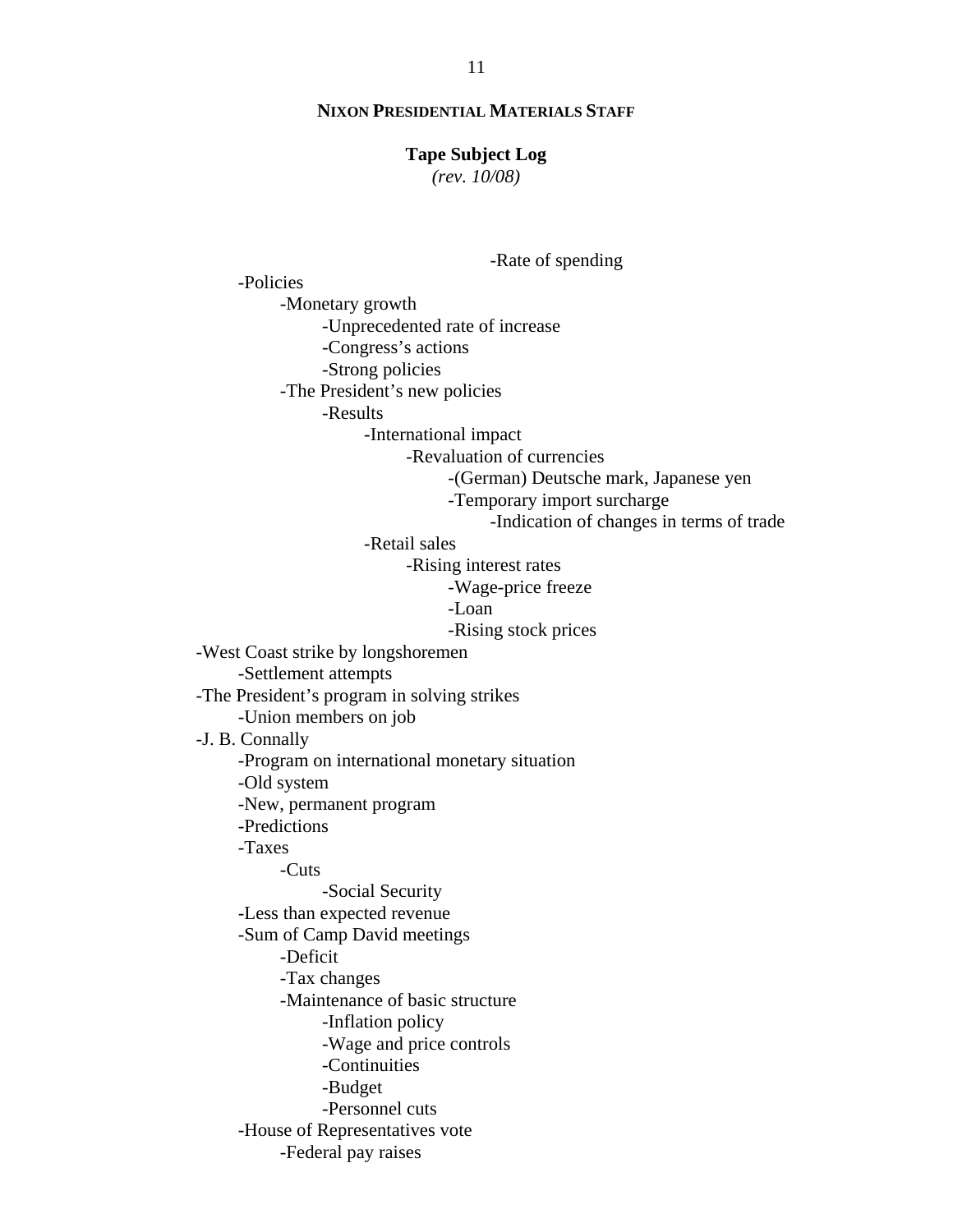## **Tape Subject Log**

*(rev. 10/08)*

 -Forthcoming governors' conference -County executives -Mayors -Inflationary effects of wage increases -Steel industry -Automobiles -Government workers -Federal -State -Local -Inflationary wage increases -Governors, mayors, county executives -Deferral of wage increases -"Today" show on television -Weber's appearance -90-day free -Effectiveness -Camp David meetings -Economic Stabilization Act of 1971 authorization -Defense Production Act -Presidential right to regulation -Wages -Salaries -Rents -Prices -August 15, 1971 freeze -Timing -Need to prevent drastic increases in prices and wages due to prior warning of forthcoming freeze -Compared to Korean War era -Stabilization -Implementation machinery -The President's address -Shultz -Lincoln -Members of OMB staff -Coverage of freeze -Staffing -Office of Emergency Preparedness [OEP], IRS, National Aeronautics and Space Administration -Department of Agriculture -Department of Defense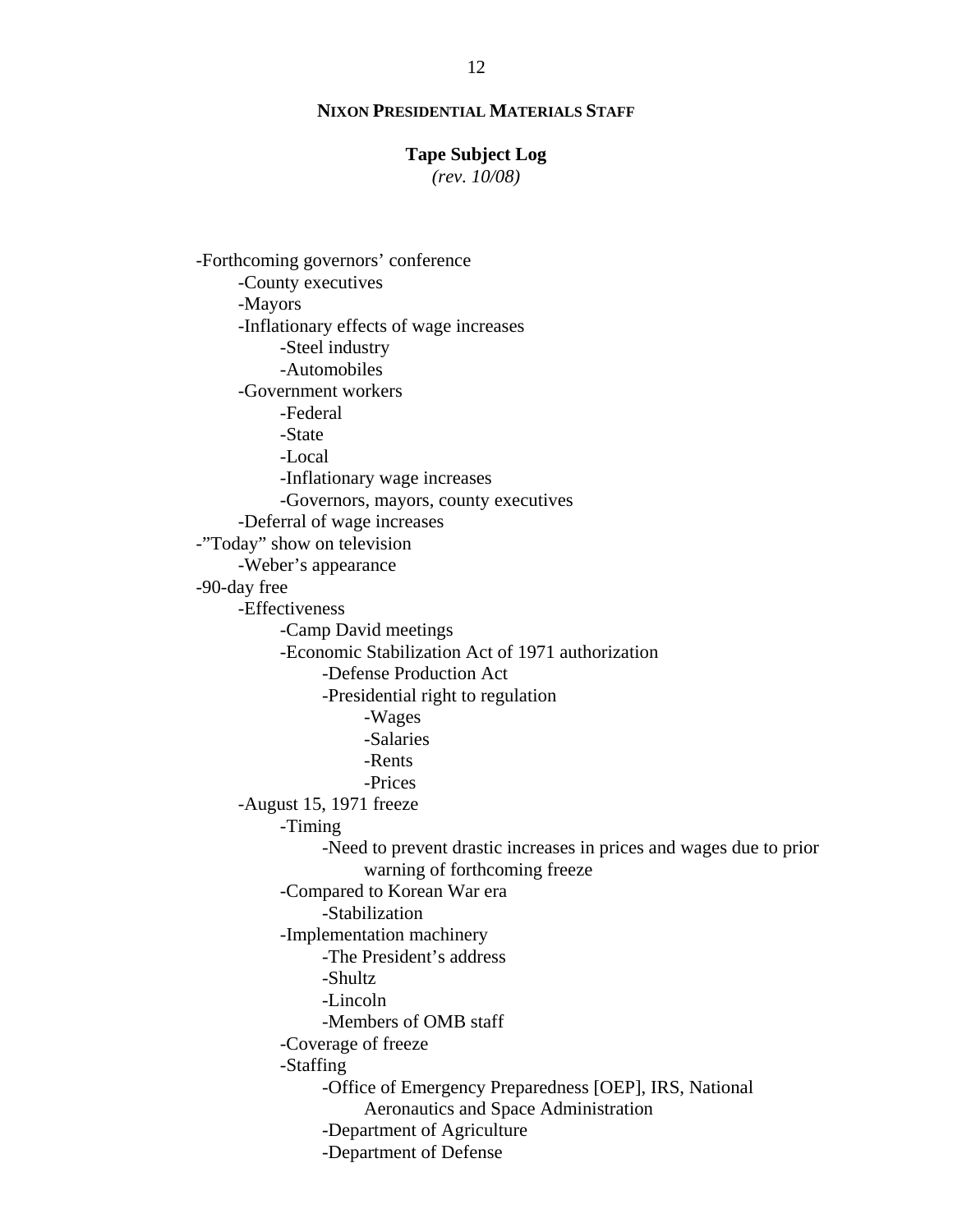### **Tape Subject Log**

*(rev. 10/08)*

 -Department of Labor -Resources of federal government -Comprehensiveness of policy -Controls -Consistency -Equity -Labor market conditions -Effectiveness of freeze -Preparation of other policies -Consistency of application as critical issue -Effect on teacher salaries due to school recess period at time of freeze imposition -Policy decisions -Rental apartments -Deferred wage increase -Price increases -Stringency -Scheduled increase in pensions -Accommodations -Apprenticeship programs -Connection to productivity increase -Revelation of freeze's effects -Agricultural products -Support for the President's programs -Indication of support in polls -Economic index -Stock market prices -Zinc -Burlap -Controlled and uncontrolled commodities -Ceiling prices -Index of performance -Operational statistics -Transactions in economy -Complaints -Misunderstanding of freeze -Requests for exceptions to freeze -Present appearance of support and effectiveness -Phase II -Thaw -Productivity of employees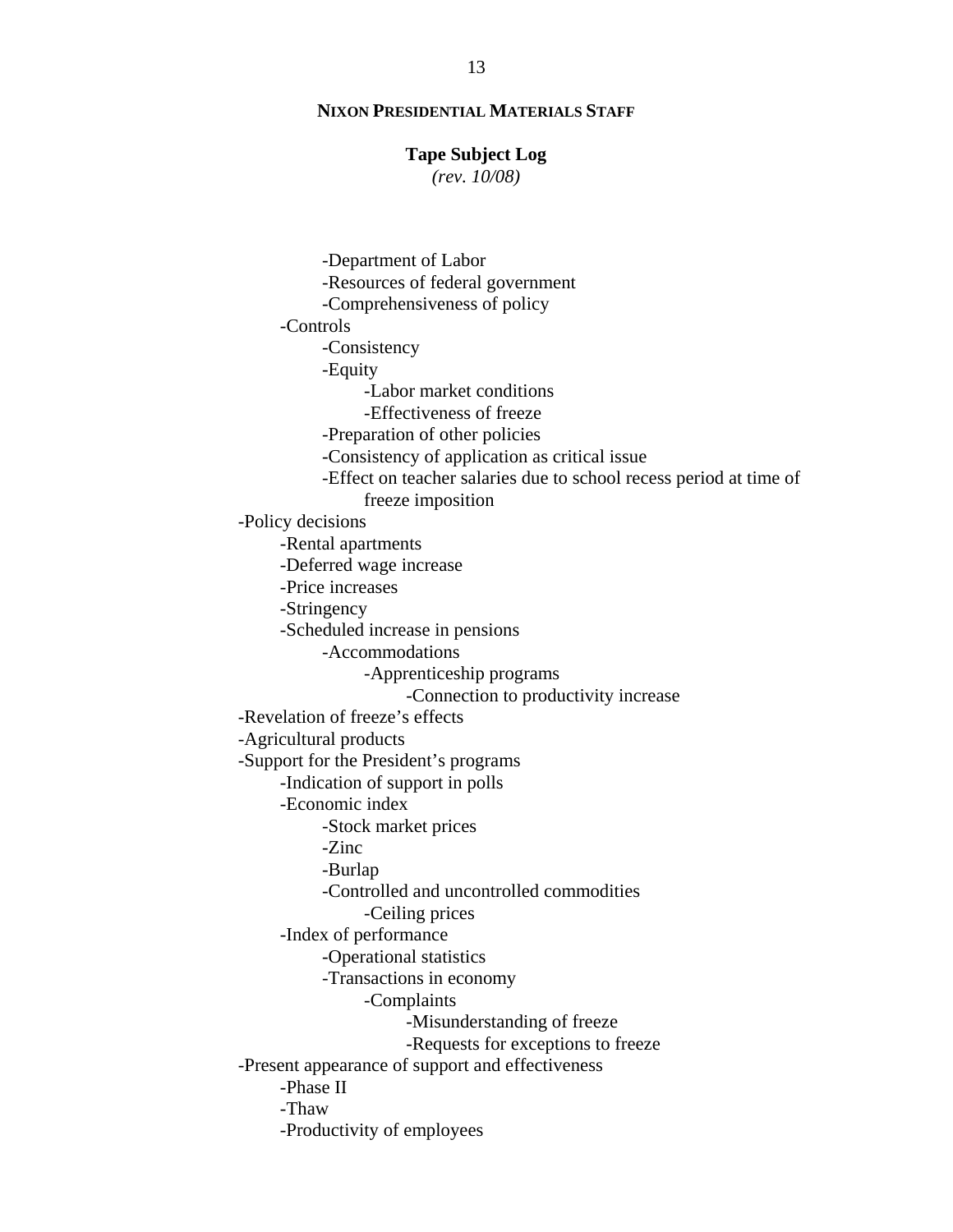### **Tape Subject Log**

*(rev. 10/08)*

 Cost of Living Council meetings -White House staff -J. B. Connally's general wrap-up -Taxes -International monetary issue -International reaction -World perspective -May 4 -Cost of Living Council -Chairman -Vice Chairman -Weber -Automobiles -Move from foreign to domestic cars -Surveys before and after freeze -Polls -William F. ("Billy") Graham's conversation with the President -Berkeley crusade on television -Response by audience -Indicator of future economy -News media's attitude -The President's administration -Accomplishments -Comparison with Democrats -Congress -Rate of unemployment -Creation of new jobs -Stimulation of economy -Psychology of inflation -Supply of money -High interest rates -The generation of business -Anticipation of inflation -Beginning time of the mid-1960s -Trade balances -US relations with others -Mid-1960s -Surplus -Trading with profits -US buying and selling -History since World War II -Reserves of gold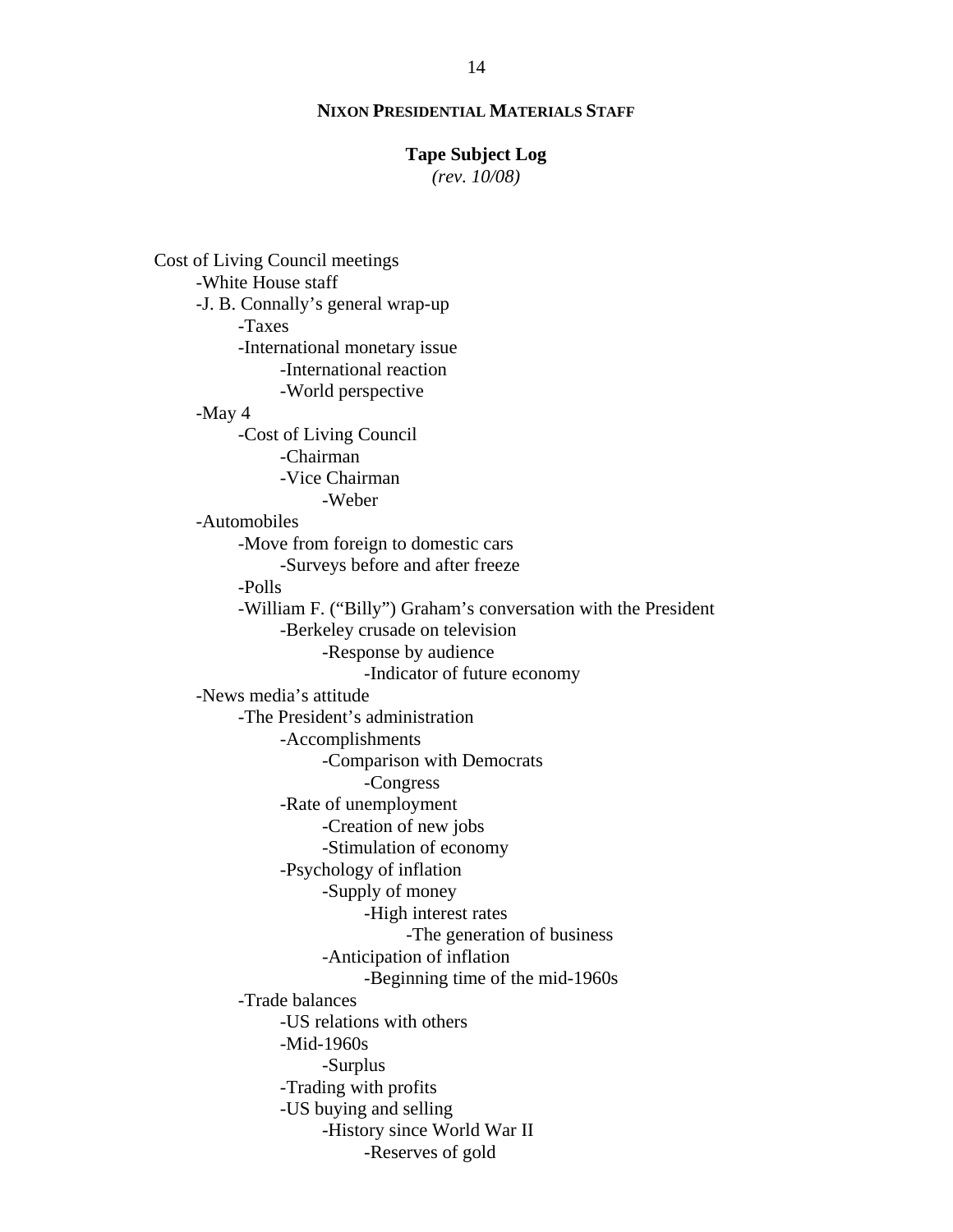## **Tape Subject Log**

*(rev. 10/08)*

 -Dollar standard -Backing for other currencies -Stabilization of other currencies -France, Italy -Japan -US losses -Convertibility -Foreign government holdings of US money -New economic policies -Housing starts in construction industry -Reduction in inflation -Unemployment -Wage-price freeze -Convertibility of the dollar -World trade -Forthcoming international conference -Tax measures -Excise tax on automobiles -Automobile sales stimulation -Economy tied to employment -Gross National Product -Creation of new jobs -Executive increase -Personal exemptions -1972 -1973 -Job development -Plant expansion and modernization -Expenditure on equipment -Tax relief -International Sales Corporation -US and subsidiary corporations -Tax deferral -Types of goods affected -Quota goods -Petroleum products, beef, sugar -Congressional action -Consumer profits -Business profits -Farmers -Welfare -Money investment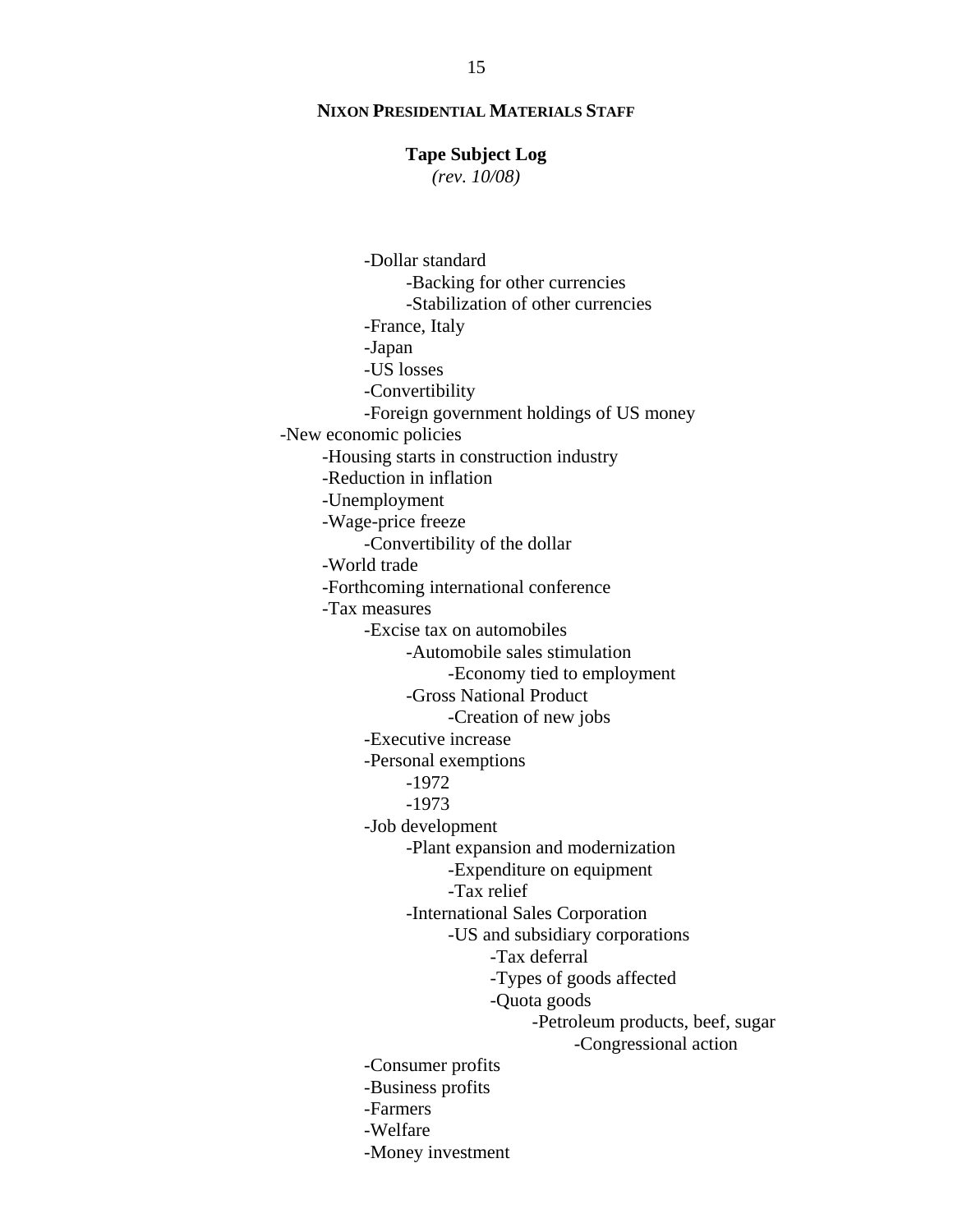## **Tape Subject Log**

 $(rev. 10/08)$ 

-Job development credit -US manufacturers -World competition -Sales taxes, value added taxes -Japanese steel -Comparison with US production -Taxes -Sales categories -Treasury bills -Decline of interest rates -Telephone company in Florida -Control of profits -Price control -Gross National Product -Low corporate profits -Chrysler Corporation profits -General Motors profits -Unknown corporation -1971 compared to mid-1960s -Creation of jobs -The President's program -Welfare reform -Revenue sharing -Budget preparation -Tax decreases -Increase of expenditures -Welfare reform -Revenue sharing -Congress -Welfare reform -E. L. Richardson

Japan

[To listen to the segment (8m) declassified on  $02/28/2002$ , please refer to RC# E-554.]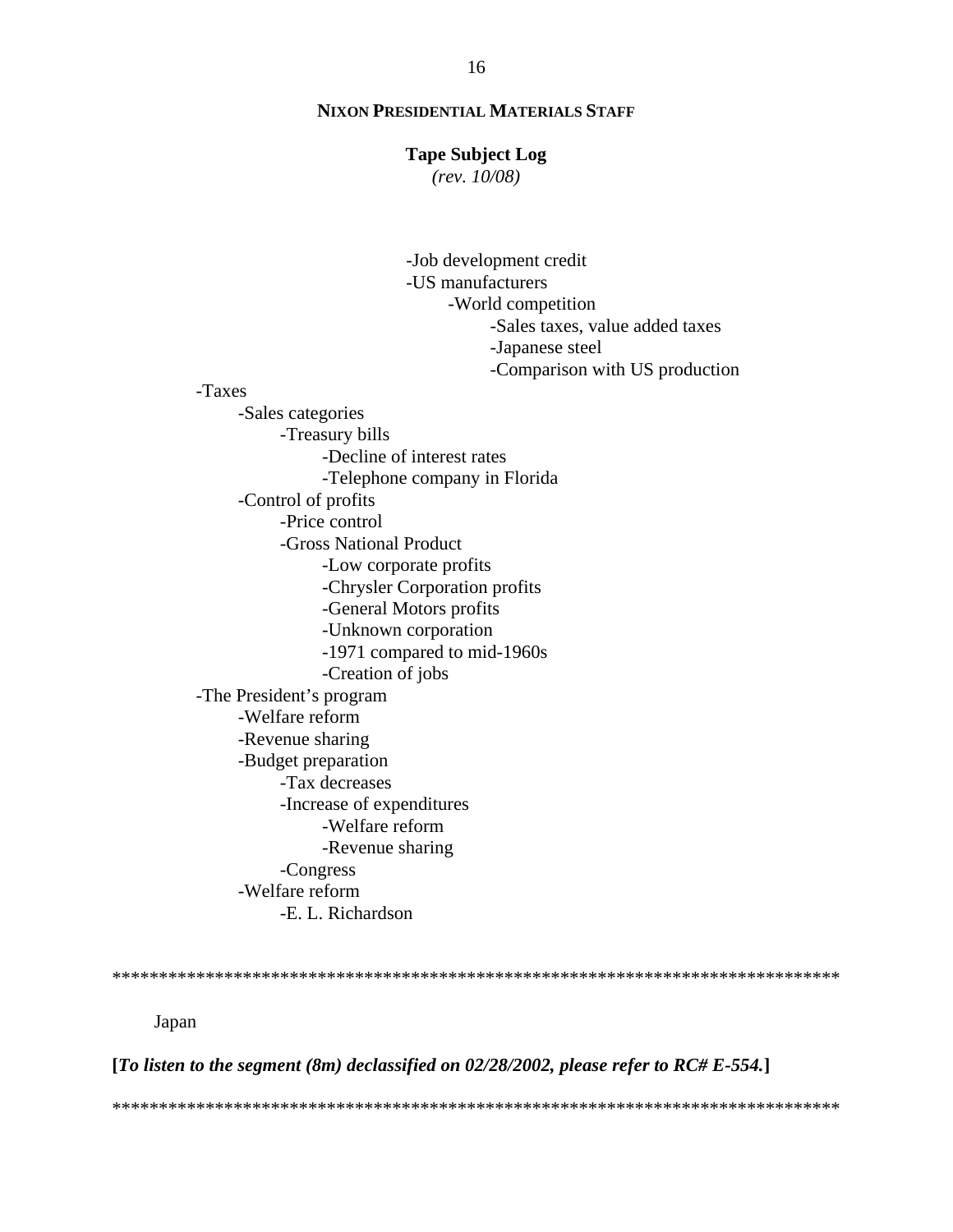# **Tape Subject Log**

 $(rev. 10/08)$ 

Members of the Cost of Living Council -G. W. Romney -Rent control examples -Paris -New York -Housing boom -Meetings schedule -Business group -Labor leaders -Agricultural leaders -Consumer group -State, county, and local officials -Other interest groups -Congressional reaction -Media reaction -Polls -Public support -Union member support -Results -Congressional action -Proxmire's views -Taxes -Wilbur D. Mills' views -Spending -Confidence -Klein -Talk shows -R. H. Finch -Cabinet wives -Media exposure -Public reaction -Foreign policy

US responsibility

[To listen to the segment (17m49s) declassified on 02/28/2002, please refer to RC# E-554.]